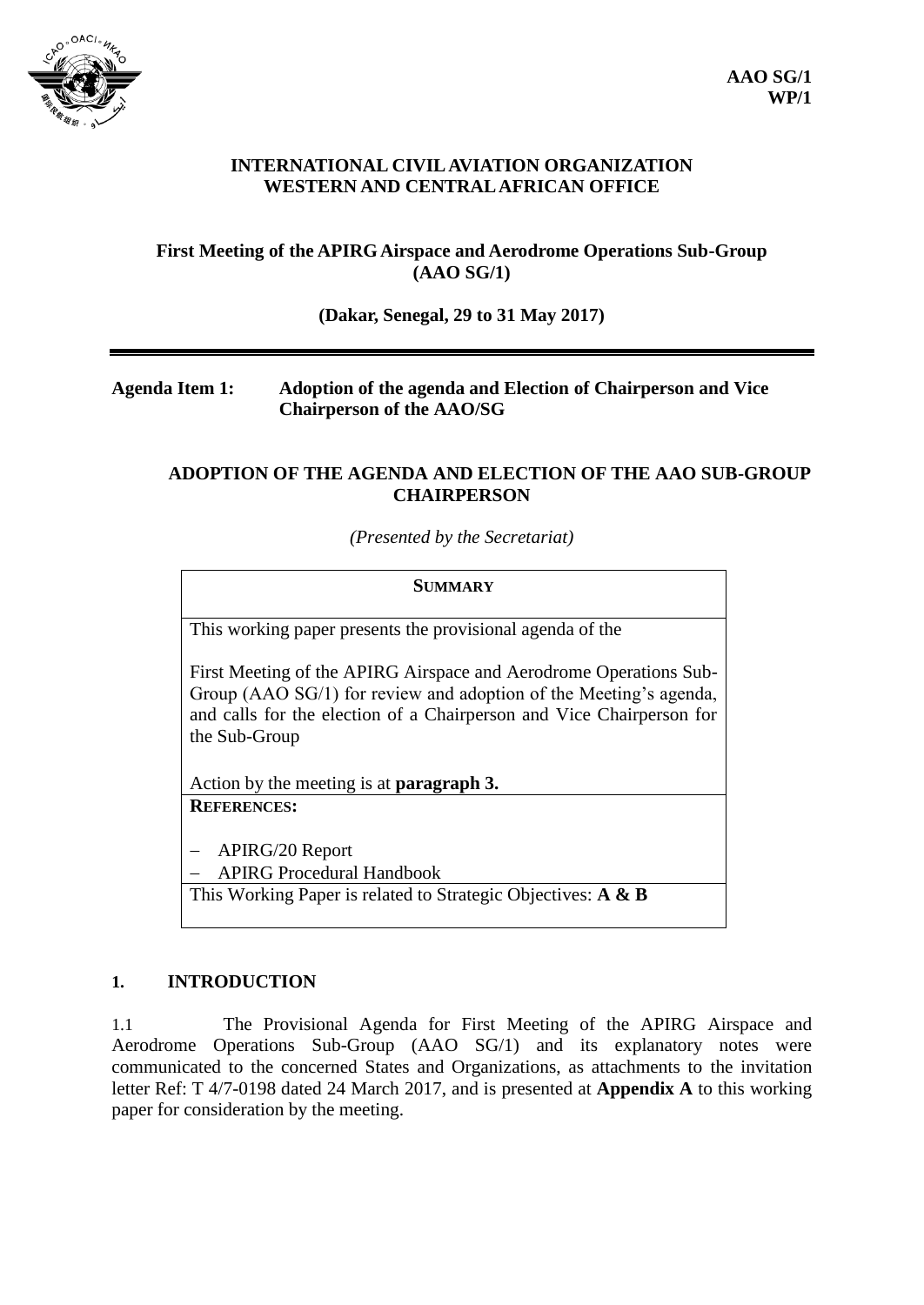1.2 The Procedural Handbook, inter alia, contains the terms of reference, working arrangements, internal instructions, as well as rules of procedures for the conduct of the meetings of APIRG and its contributory bodies. With respect to elected officials, the Procedural Handbook provides under Part IV (Rules of Procedure for the Conduct of Meetings of the Contributory Bodies of APIRG), as follows:

> 6*.1 States participating in the various APIRG contributory bodies should expect that their nominated officials to the APCC, a Sub-Group or project team may be elected to officiate in the group or team in the capacity of Chairperson, Project Team Coordinator or Expert. Officiating members will be required to discharge various duties and functions during the course of meetings and events as well as in the period between meetings. In this regard, States should ensure that officials elected in such capacities are adequately facilitated to participate and officiate in their elected capacities.*

> *6.2 In order to facilitate geographical distribution of participation, elected officials shall be from various sub-regions of the AFI Region, such that both the Chairperson and Vice Chairperson should not be from the same subregion. A similar distribution will apply in electing members to officiate in the Project Teams.*

> *6.3 The elected members in the APCC and Sub-Groups of APIRG shall be supported in their responsibilities by Secretaries designated by the Secretary of APIRG from among members of the ICAO Secretariat. Elected officials of Project Teams will be supported by Facilitators designated by the Secretary of APIRG.*

1.3 The meeting will note that the Joint Meeting of Sub-Groups Aerodrome operations planning (AOP/SG); and Air Traffic Management/Aeronautical and Information Management/Search and Rescue (ATM/AIM/SAR/SG) (Nairobi, Kenya, 5 - 8 July 2016) proposed States and organizations to form core of the membership of the APIRG AAO/SG, taking into consideration, amongst others, the geographical distribution of member States of APIRG. The identification was subsequently endorsed by the APCC/1 Meeting and is provided at **Appendix B** to this working paper for ease of reference.

#### **2. DISCUSSION**

2.1 The meeting will note that the invitation State Letter to the AAO SG/1 meeting highlighted a number of aspects related to progress in the work of APIRG, including establishment and operationalization of the contributory bodies of new APIRG structure, identification of States and organizations to form the membership of the Sub-Group, as well as provisions of the APIRG Procedural Handbook.

2.2 Guidance to the provisional agenda was provided by the First Meeting of the APIRG Projects Coordination Committee (APCC/1), Nairobi, Kenya, from 30 to 31 January 2017, taking into consideration transition from the outgoing to new working methodology of APIRG as well as progress to be achieved by the Group.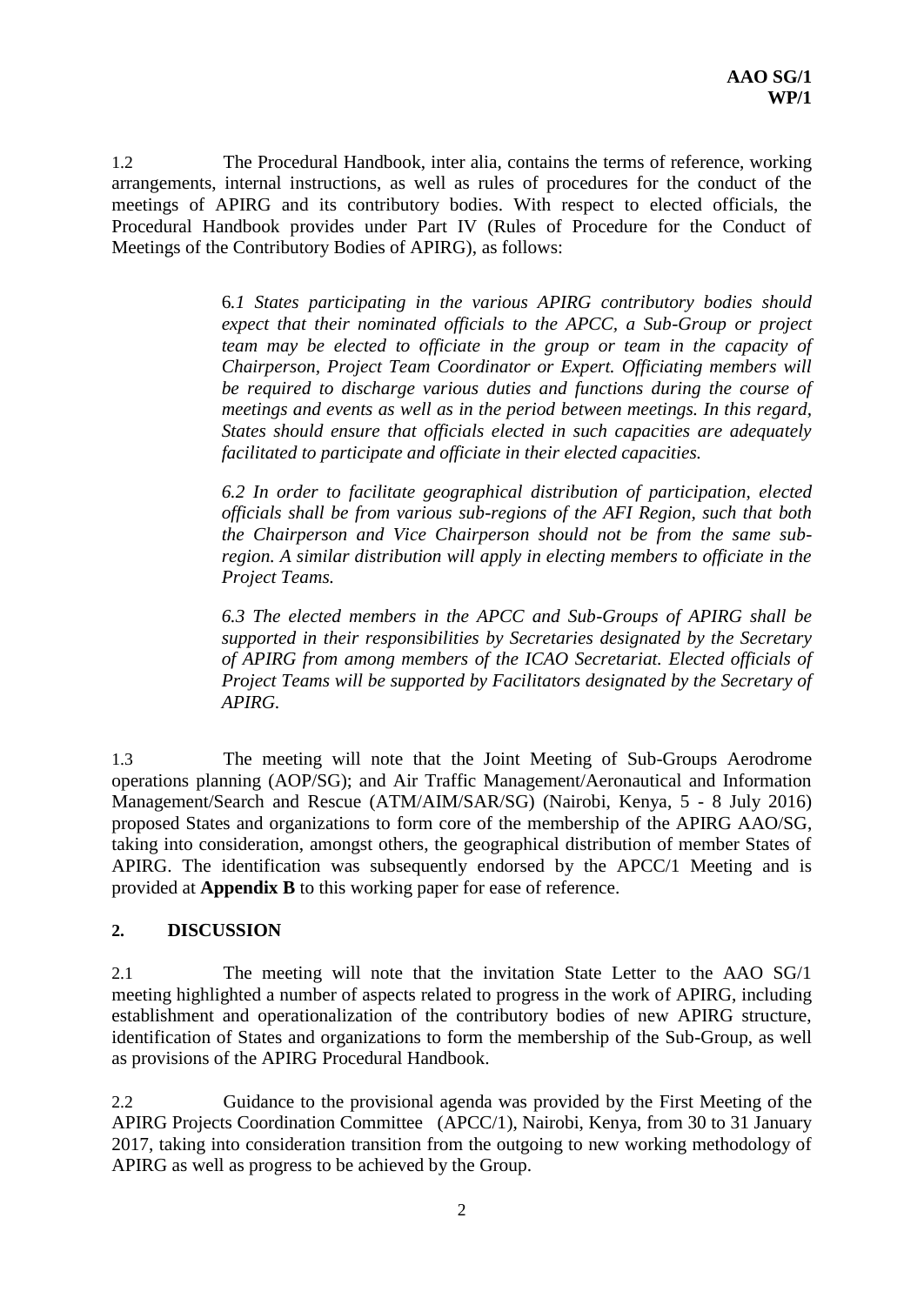## **1. ACTION BY THE MEETING**

3.1 The meeting is invited to:

- a) note the information provided in this working paper;
- b) adopt the agenda of the AAO SG/1 meeting; and
- c) elect the Chairperson and Vice Chairperson of the AAO/SG.

----------------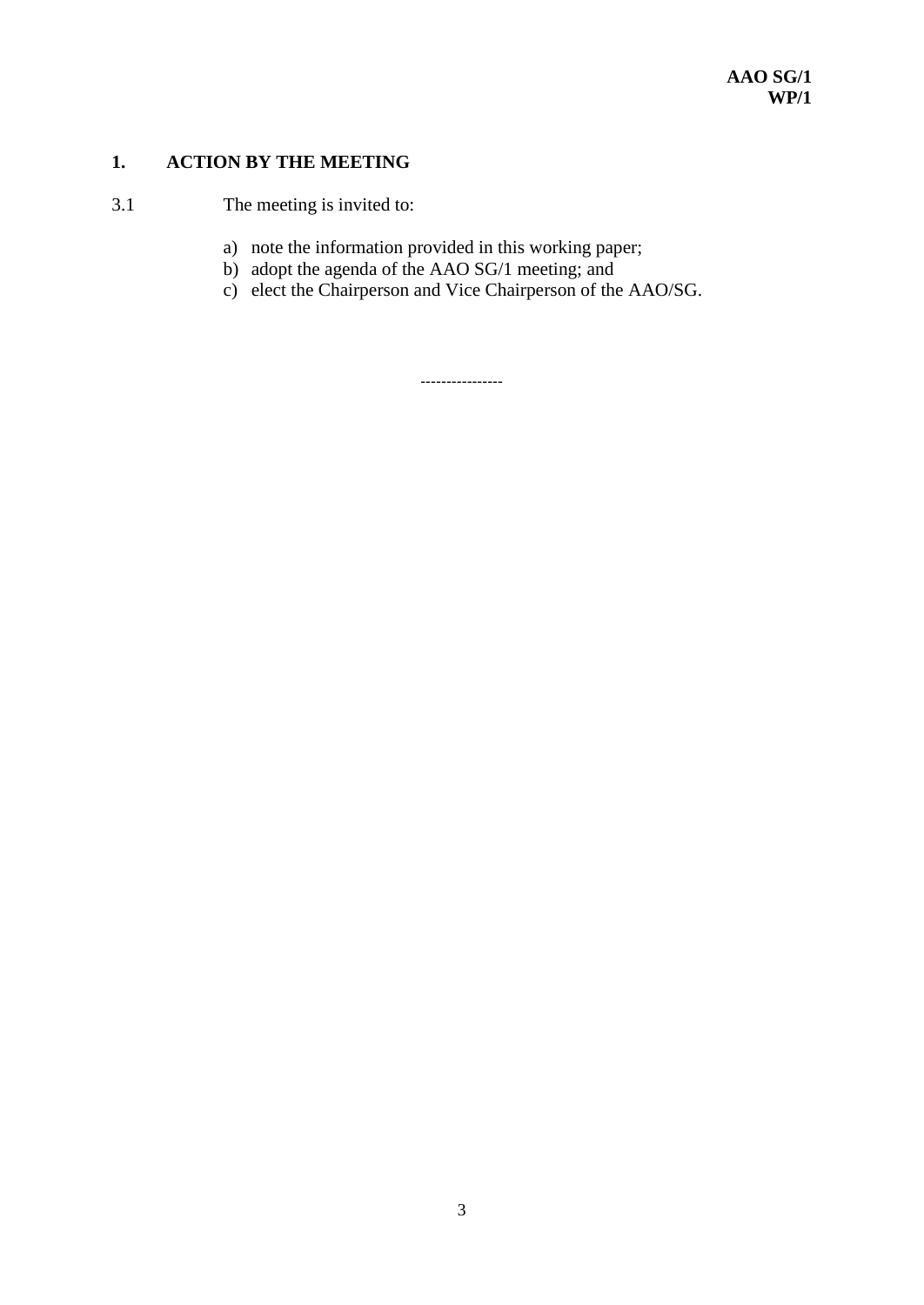## **FIRST MEETING OF THE APIRG AIRSPACE AND AERODROME OPERATIONS SUB-GROUP (AAO SG/1) DAKAR, SENEGAL, 29 TO 31 MAY 2017**

#### **PROVISIONAL AGENDA**

| <b>Strategic</b> | <b>Agenda</b> | <b>Subject</b>                                                         |  |  |
|------------------|---------------|------------------------------------------------------------------------|--|--|
| Objective        | Item No.      |                                                                        |  |  |
| A & B            | 1.            | Adoption of the agenda and Election of Chairperson and Vice            |  |  |
|                  |               | <b>Chairperson of the AAO/SG</b>                                       |  |  |
|                  |               |                                                                        |  |  |
|                  |               | The meeting will review the provisional agenda provided as part of the |  |  |
|                  |               | invitation letter, and adopt the agenda for the AAO SG/1 meeting       |  |  |
|                  |               |                                                                        |  |  |
| A & B            | 2.            |                                                                        |  |  |
|                  |               | Review of the APIRG Conclusions/Decisions applicable to the AAO/SG     |  |  |
|                  | 3.            | <b>Planning and implementation</b>                                     |  |  |
|                  |               |                                                                        |  |  |
|                  | 3.1           | Airspace (safety, capacity and efficiency)                             |  |  |
|                  | 3.2           | <b>Aerodrome Operations (safety, capacity and efficiency)</b>          |  |  |
|                  |               |                                                                        |  |  |
| A & B            | 4.            | <b>Identification of the linkage between APIRG Projects</b>            |  |  |
|                  |               |                                                                        |  |  |
|                  | 4.1           | Linkage between APIRG Projects under the AAO/SG                        |  |  |
|                  | 4.2           | Linkage between APIRG AAO/SG and IIM/SG Projects                       |  |  |
|                  |               |                                                                        |  |  |
|                  |               |                                                                        |  |  |
| A & B            | 5.            | <b>AFI Air Navigation Reporting Forms (ANRF)</b>                       |  |  |
|                  |               |                                                                        |  |  |
|                  |               |                                                                        |  |  |
|                  | 6.            | <b>AFI Air Navigation Deficiencies Database</b>                        |  |  |
|                  |               |                                                                        |  |  |
|                  |               |                                                                        |  |  |
| A & B            | 7.            | Terms of Reference (TOR), Composition and Future Work Programme        |  |  |
|                  |               | of the AAO/SG                                                          |  |  |
|                  |               |                                                                        |  |  |
|                  |               |                                                                        |  |  |
|                  | 8.            | Any other business (AOB)                                               |  |  |
|                  |               |                                                                        |  |  |
|                  |               |                                                                        |  |  |

**----END----**